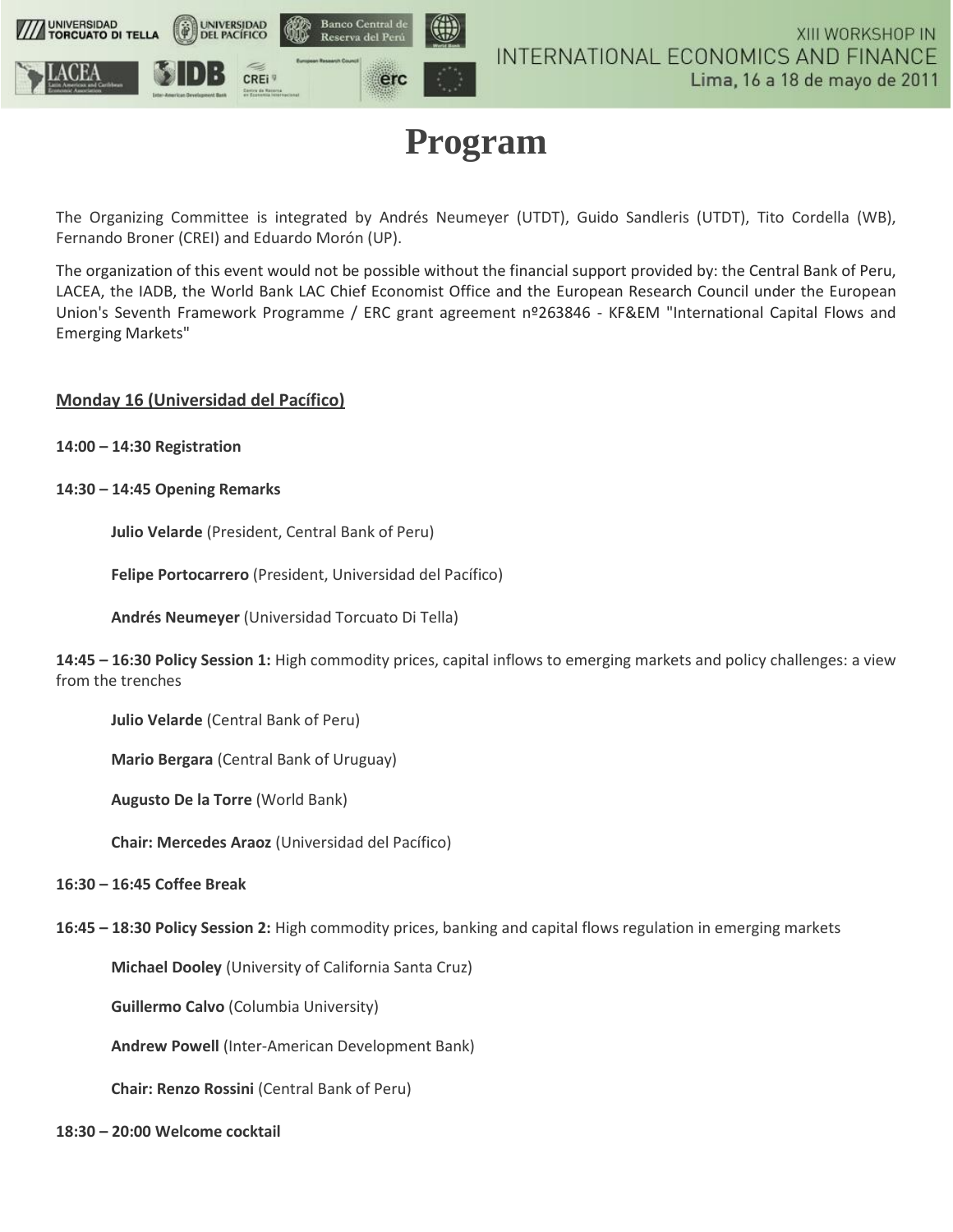

# **Tuesday 17 (Hotel Novotel)**

**Morning Chair: Adrian Armas** (Central Bank of Peru)

**10:00 – 11:10 Andres Neumeyer** (Universidad Torcuato Di Tella)

Co-author: Fernando Alvarez (University of Chicago), Martin Gonzalez Rozada (Universidad Torcuato Di Tella) and Martin Beraja (Universidad Torcuato Di Tella)

**[From Hyperinflation to Stable Prices: Argentina's evidence on menu cost models](http://dl.dropbox.com/u/499791/papers/prices_argentina.pdf) Discussant: Manuel Amador** (Stanford University)

- **11:10 – 11:30 Coffee Break**
- **11:30 – 12:40 Martin Uribe** (Columbia University and National Bureau of Economic Research)

Co-author: Stephanie Schmitt-Grohe (Columbia University, Centre for Economic Policy Research, and National Bureau of Economic Research)

# **[Pegs and Pain](https://docs.google.com/a/utdt.edu/viewer?a=v&pid=explorer&chrome=true&srcid=0ByXCexra3xttNmI2OGJkYjMtZGI1MS00NTY0LWI5ZTYtYWFlZmQyMTVmNjUy&hl=en)**

**Discussant: Juan Pablo Nicolini** (Federal Reserve Bank of Minneapolis and Universidad Torcuato Di Tella)

**12:40 – 14:40 Lunch**

**Afternoon Chair: Eduardo Morón** (Universidad del Pacífico)

**14:40 – 15:50 Paul Castillo** (Central Bank of Peru)

Co-author: Carlos Montoro (Bank for International Settlements)

**[Monetary Policy in the Presence of Informal Labour Markets](https://docs.google.com/a/utdt.edu/viewer?a=v&pid=explorer&chrome=true&srcid=0ByXCexra3xttYTkzOTE4NWQtZTdjNi00YTBlLTgzNzAtMWRhZTk0MTMwZjQz&hl=en) Discussant: Hernan Ruffo** (Centro de Estudios Monetarios y Financieros and Universidad Torcuato Di Tella)

- **15:50 – 16:10 Coffee Break**
- **16:10 – 17:20 Pablo D'Erasmo** (University of Maryland)

Co-author: Hernan Moscoso Boedo (University of Virginia) and Asli Senkal (University of Virginia)

**[Misallocation, Informality and Human Capital](https://docs.google.com/a/utdt.edu/viewer?a=v&pid=explorer&chrome=true&srcid=0ByXCexra3xttYjU2YjM0MmQtNWY1Ny00NjJiLWFhZjMtZDQ1YmZjMjc5MzNj&hl=en)**

**Discussant: Hugo Hopenhayn** (University of California-Los Angeles and National Bureau of Economic Research)

**17:20 – 18:30 Stefano Giglio** (Harvard University)

**[Credit Default Swap Spreads and systemic Financial Risk](https://docs.google.com/a/utdt.edu/viewer?a=v&pid=explorer&chrome=true&srcid=0ByXCexra3xttMTM0NDA3MzUtMDg4NS00YmU3LWFjNGYtNjFkNzVmODMyMzRm&hl=en) Discussant: Andrés Fernández Martín** (Universidad de los Andes)

**20:00 – 23:00 Dinner**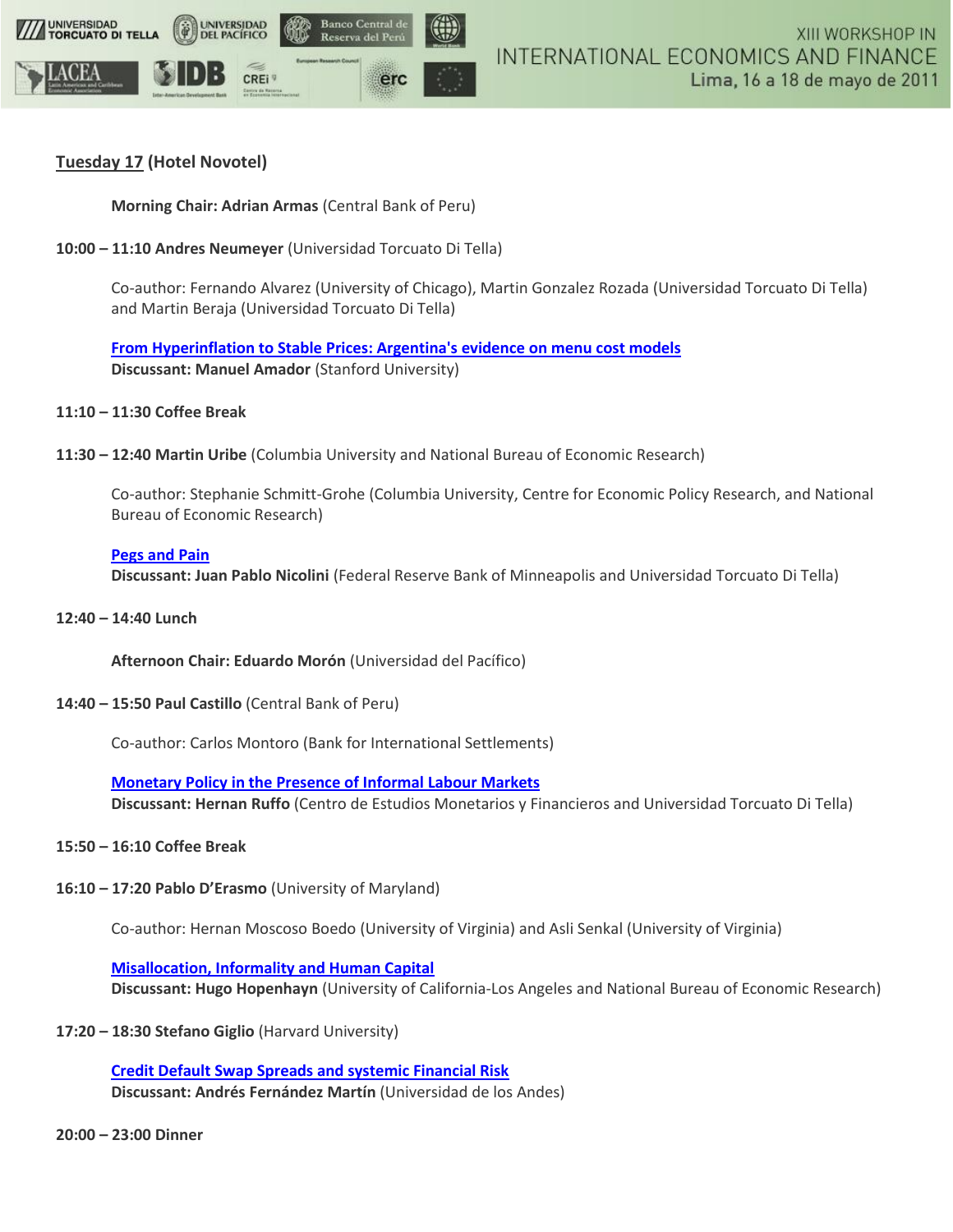

# **Wednesday 18 (Hotel Novotel)**

**Morning Chair: Tito Cordella** (World Bank)

**9:00 – 10:10 Gita Gopinath** (Harvard University and National Bureau of Economic Research)

Co-author: Brent Neiman (University of Chicago and National Bureau of Economic Research)

**[Trade Adjustment and Productivity in Large Crises](https://docs.google.com/a/utdt.edu/viewer?a=v&pid=explorer&chrome=true&srcid=0ByXCexra3xttNGVlYjQ2N2QtZWU1YS00N2Y4LWFiZDItYTE1ZThlNTQ3NGRl&hl=en) Discussant: Guido Sandleris** (Universidad Torcuato Di Tella)

# **10:10 – 10:30 Coffee Break**

**10:30 – 11:40 Saki Bigio** (New York University)

#### **[Financial Risk Capacity](https://docs.google.com/a/utdt.edu/viewer?a=v&pid=explorer&chrome=true&srcid=0ByXCexra3xttNjE1ZGQ2ZGItOGQxZC00OWY1LTlhNTEtYjkyNTFjNzk4MDEw&hl=en)**

**Discussant: Alberto Martin** (Centre de Recerca en Economia Internacional, Universitat Pompeu Fabra and Centre for Economic Policy Research)

#### **11:40 – 12:50 Filippo Taddei** (Collegio Carlo Alberto)

Co-author: Alberto Martin (Centre de Recerca en Economia Internacional, Universitat Pompeu Fabra and Centre for Economic Policy Research)

**[International Capital Flows and Credit Market Imperfections a Tale of Two Frictions](https://docs.google.com/a/utdt.edu/viewer?a=v&pid=explorer&chrome=true&srcid=0ByXCexra3xttYTBjM2RlMGQtZjM5Zi00YjU3LTg0MTktZTdjZTg1ZDA0Yzhm&hl=en) Discussant: Varadarajan V.Chari** (University of Minnesota)

# **12:50 – 14:50 Lunch**

**Afternoon Chair: Juan Pablo Nicolini** (Federal Reserve Bank of Minneapolis and Universidad Torcuato Di Tella)

# **14:50 – 15:30 Aitor Erce** (Bank of Spain)

Co-author: Fernando Broner (Universitat Pompeu Fabra, Centre for Economic Policy Research and Centre de Recerca en Economia Internacional), Tatiana Didier (World Bank) and Sergio Schmukler (World Bank), Sergio L. Schmukler (World Bank )

# **[Gross Capital Flows: Dynamics and Crises](https://docs.google.com/a/utdt.edu/viewer?a=v&pid=explorer&chrome=true&srcid=0ByXCexra3xttZGUyYzY5MDUtZTdkMi00MDYzLTg3ZDEtMjE4Njg5NzdjZjZh&hl=en)**

**Discussant: Andrew Powell** (Inter-American Development Bank)

# **15:30 – 16:10 Juan Cruces** (Universidad Torcuato Di Tella)

Co-author: Christoph Trebesch (Free University Berlin, Hertie School of Governance)

#### **[Sovereign Defaults: The Price of Haircuts](https://docs.google.com/a/utdt.edu/viewer?a=v&pid=explorer&chrome=true&srcid=0ByXCexra3xttMjZmYWYzNmYtOWJjNC00Y2NkLTk1ZTAtYzk4Yjg4ODM0ZWU2&hl=en)**